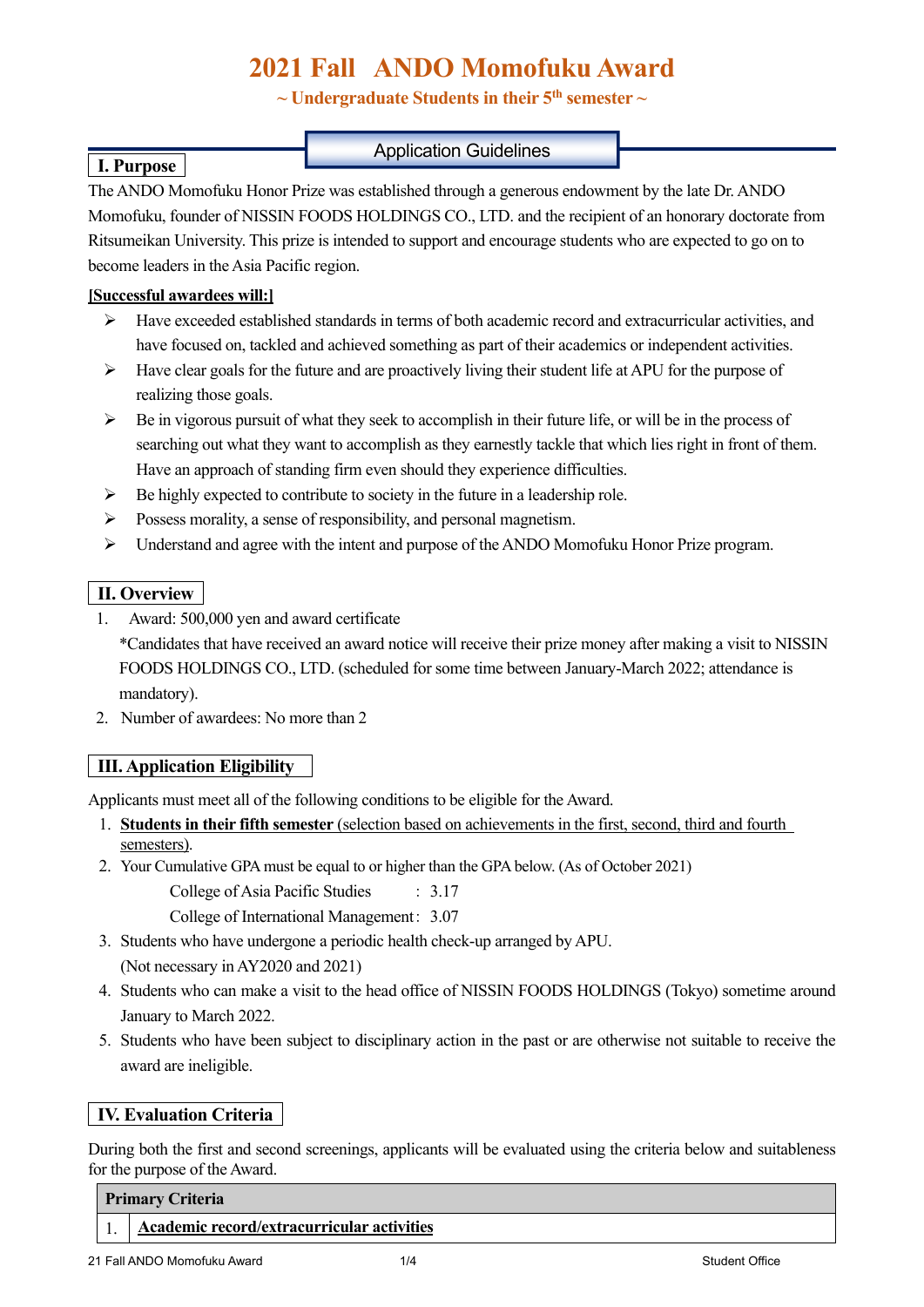|                            | Awardees will have (or be expected to have) an excellent academic record accompanied by exceptional                   |  |
|----------------------------|-----------------------------------------------------------------------------------------------------------------------|--|
|                            | scholastic results or will have demonstrated leadership and remarkable performance in their extracurricular           |  |
|                            | activities, or both.                                                                                                  |  |
| 2.                         | <b>Future potential</b>                                                                                               |  |
|                            | Awardees will feel resonance with the basic philosophy of APU, have a strong desire to contribute to society          |  |
|                            | backed by lofty ambitions, and will possess a clear vision and goals.                                                 |  |
| <b>Basic Criteria</b>      |                                                                                                                       |  |
| 1                          | Ability to plan                                                                                                       |  |
| 2.                         | Ability to execute                                                                                                    |  |
| 3.                         | Outcome                                                                                                               |  |
| 4.                         | Persuasiveness                                                                                                        |  |
| 5.                         | Originality and creativity; both traits that Dr. ANDO Momofuku emphasized greatly.                                    |  |
| <b>Additional Criteria</b> |                                                                                                                       |  |
| 1                          | Shows that they understand and feel a resonance with the late Dr. ANDO Momofuku and Nissin Foods<br>Holdings Co. Ltd. |  |

### **VI. Screening and Award Schedule**

#### **1**. **First screening**

- (1) Documents to be submitted for first screening [Application deadline] Friday, October 22, 2021, 10:00 a.m. (JST) [Application method] Survey (https://survey2.apu.ac.jp/limesurvey/index.php/463674?lang=en) The University may contact you to ask the details of your contents of your application. Please check your APU email account every day.
- (2) Announcement of first screening results Monday, November 15, 2021 (via personal message over Campus Terminal)

#### **2**. **Second screening (Submission of presentation video; only for students who passed first screening)**

(1) Second screening guidance (conducted over Zoom)

Information will be given on how to prepare the presentation video and zoom interview details. [Date and time] Wednesday, November 17, 2021, 5<sup>th</sup> period [Eligible students] Students who passed first screening

(2)Submission of presentation video

[Submission Deadline] Monday, November 29, 2021, 10:00 a.m. (JST)

[ Video Length] 10 minutes

[Video Theme]

Cite an example of your efforts in either your academic record or your extracurricular activities, or both, that you engaged in while a student at APU. Explain how you will leverage your takeaways from those efforts in the future in order to contribute to society. Also touch upon how you intend to utilize the scholarship (in full or in part) to achieve your dreams." Come up with a title that matches your theme and prepare a speech.

[Rules Concerning Language]

One minute of the presentation's 10 minutes should be in the student's non-basis language. The remainder of the presentation can be in either Japanese or English.

[Public release] Videos will be made public for online viewing.

 [Notes] \* The University may request candidates to edit and resubmit their video due to copyright issues etc. \* Do not deviate from the abovementioned video theme.